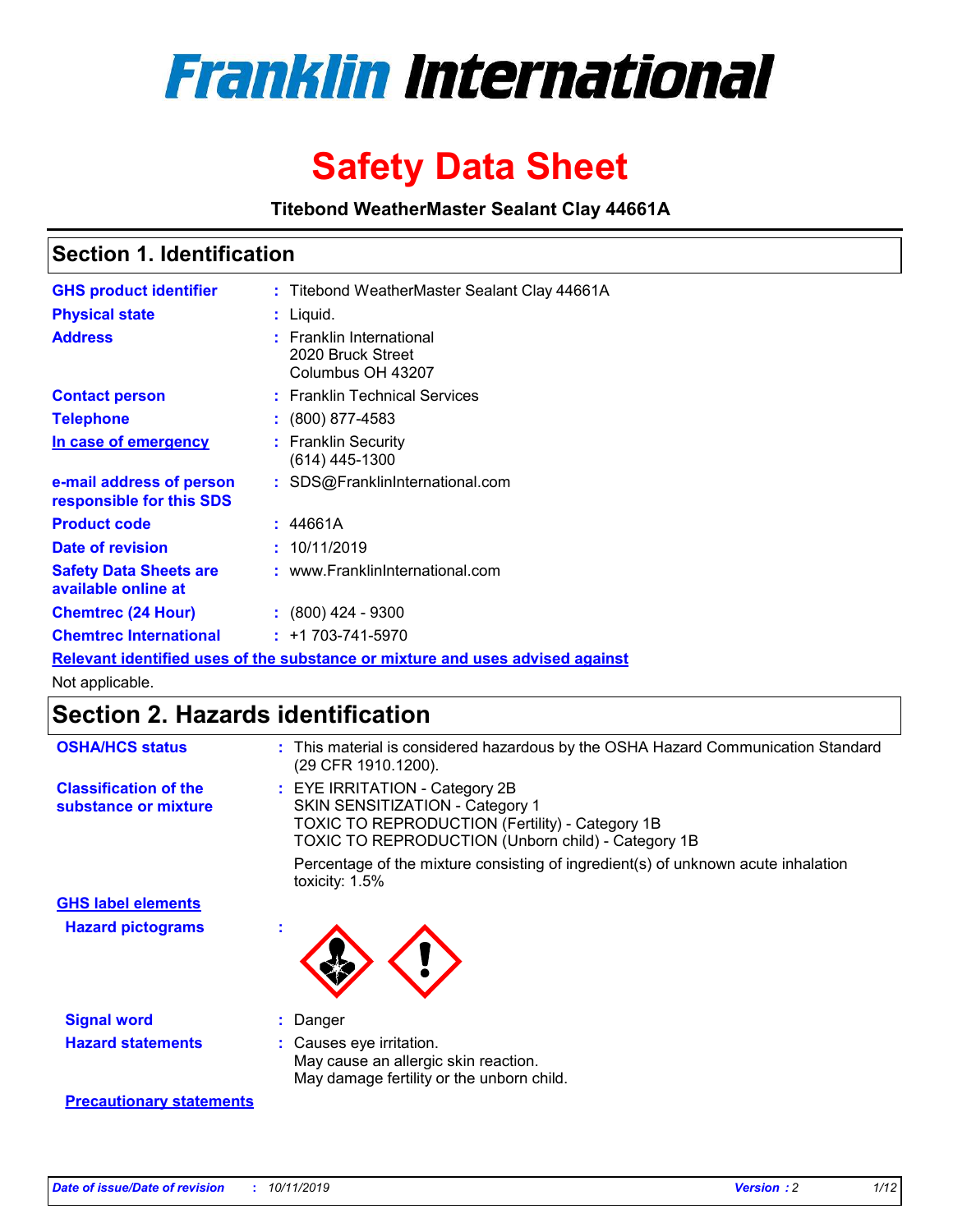## **Section 2. Hazards identification**

| <b>Prevention</b>                          | : Obtain special instructions before use. Do not handle until all safety precautions have<br>been read and understood. Wear protective gloves. Wear eye or face protection.<br>Wear protective clothing. Avoid breathing vapor. Wash hands thoroughly after handling.<br>Contaminated work clothing must not be allowed out of the workplace.                                                        |
|--------------------------------------------|------------------------------------------------------------------------------------------------------------------------------------------------------------------------------------------------------------------------------------------------------------------------------------------------------------------------------------------------------------------------------------------------------|
| <b>Response</b>                            | : IF exposed or concerned: Get medical attention. IF ON SKIN: Wash with plenty of<br>soap and water. Wash contaminated clothing before reuse. If skin irritation or rash<br>occurs: Get medical attention. IF IN EYES: Rinse cautiously with water for several<br>minutes. Remove contact lenses, if present and easy to do. Continue rinsing. If eye<br>irritation persists: Get medical attention. |
| <b>Storage</b>                             | : Store locked up.                                                                                                                                                                                                                                                                                                                                                                                   |
| <b>Disposal</b>                            | : Dispose of contents and container in accordance with all local, regional, national and<br>international regulations.                                                                                                                                                                                                                                                                               |
| <b>Hazards not otherwise</b><br>classified | : Product generates methanol during cure.                                                                                                                                                                                                                                                                                                                                                            |
|                                            |                                                                                                                                                                                                                                                                                                                                                                                                      |

## **Section 3. Composition/information on ingredients**

| <b>Substance/mixture</b><br>Mixture                  |                   |                     |
|------------------------------------------------------|-------------------|---------------------|
| Ingredient name                                      | $\frac{9}{6}$     | <b>CAS number</b>   |
| 3-aminopropyltriethoxysilane<br>Dibutyltin dilaurate | l≤3<br>$\leq 0.3$ | 919-30-2<br>77-58-7 |

Any concentration shown as a range is to protect confidentiality or is due to batch variation.

**There are no additional ingredients present which, within the current knowledge of the supplier and in the concentrations applicable, are classified as hazardous to health or the environment and hence require reporting in this section.**

**Occupational exposure limits, if available, are listed in Section 8.**

## **Section 4. First aid measures**

| <b>Description of necessary first aid measures</b> |                                                                                                                                                                                                                                                                                                                                                                                                                                                                                                                                                                                                                                                                                                                                                                           |  |  |  |
|----------------------------------------------------|---------------------------------------------------------------------------------------------------------------------------------------------------------------------------------------------------------------------------------------------------------------------------------------------------------------------------------------------------------------------------------------------------------------------------------------------------------------------------------------------------------------------------------------------------------------------------------------------------------------------------------------------------------------------------------------------------------------------------------------------------------------------------|--|--|--|
| <b>Eye contact</b>                                 | : Immediately flush eyes with plenty of water, occasionally lifting the upper and lower<br>eyelids. Check for and remove any contact lenses. Continue to rinse for at least 10<br>minutes. If irritation persists, get medical attention.                                                                                                                                                                                                                                                                                                                                                                                                                                                                                                                                 |  |  |  |
| <b>Inhalation</b>                                  | : Remove victim to fresh air and keep at rest in a position comfortable for breathing. If<br>not breathing, if breathing is irregular or if respiratory arrest occurs, provide artificial<br>respiration or oxygen by trained personnel. It may be dangerous to the person providing<br>aid to give mouth-to-mouth resuscitation. Get medical attention. If unconscious, place<br>in recovery position and get medical attention immediately. Maintain an open airway.<br>Loosen tight clothing such as a collar, tie, belt or waistband. In case of inhalation of<br>decomposition products in a fire, symptoms may be delayed. The exposed person may<br>need to be kept under medical surveillance for 48 hours.                                                       |  |  |  |
| <b>Skin contact</b>                                | : Wash with plenty of soap and water. Remove contaminated clothing and shoes. Wash<br>contaminated clothing thoroughly with water before removing it, or wear gloves.<br>Continue to rinse for at least 10 minutes. Get medical attention. In the event of any<br>complaints or symptoms, avoid further exposure. Wash clothing before reuse. Clean<br>shoes thoroughly before reuse.                                                                                                                                                                                                                                                                                                                                                                                     |  |  |  |
| <b>Ingestion</b>                                   | : Wash out mouth with water. Remove dentures if any. Remove victim to fresh air and<br>keep at rest in a position comfortable for breathing. If material has been swallowed and<br>the exposed person is conscious, give small quantities of water to drink. Stop if the<br>exposed person feels sick as vomiting may be dangerous. Do not induce vomiting<br>unless directed to do so by medical personnel. If vomiting occurs, the head should be<br>kept low so that vomit does not enter the lungs. Get medical attention. Never give<br>anything by mouth to an unconscious person. If unconscious, place in recovery position<br>and get medical attention immediately. Maintain an open airway. Loosen tight clothing<br>such as a collar, tie, belt or waistband. |  |  |  |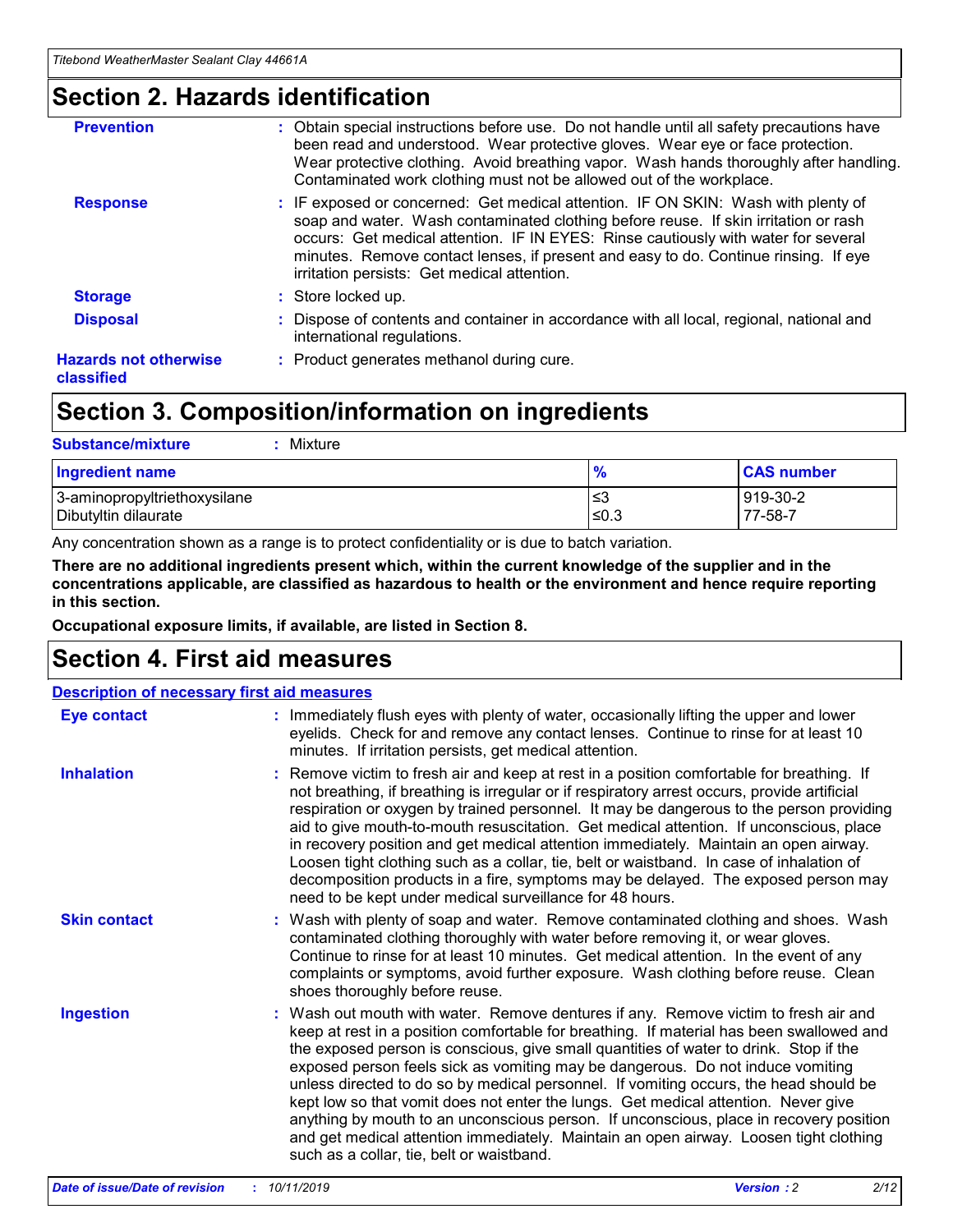## **Section 4. First aid measures**

| Most important symptoms/effects, acute and delayed |                                       |                                                                                                                                                                                                                                                                                                                                                                                                                 |  |  |
|----------------------------------------------------|---------------------------------------|-----------------------------------------------------------------------------------------------------------------------------------------------------------------------------------------------------------------------------------------------------------------------------------------------------------------------------------------------------------------------------------------------------------------|--|--|
|                                                    | <b>Potential acute health effects</b> |                                                                                                                                                                                                                                                                                                                                                                                                                 |  |  |
| <b>Eye contact</b>                                 |                                       | : May cause eye irritation.                                                                                                                                                                                                                                                                                                                                                                                     |  |  |
| <b>Inhalation</b>                                  |                                       | : No known significant effects or critical hazards.                                                                                                                                                                                                                                                                                                                                                             |  |  |
| <b>Skin contact</b>                                |                                       | : May cause skin irritation.                                                                                                                                                                                                                                                                                                                                                                                    |  |  |
| <b>Ingestion</b>                                   |                                       | : No known significant effects or critical hazards.                                                                                                                                                                                                                                                                                                                                                             |  |  |
| <b>Over-exposure signs/symptoms</b>                |                                       |                                                                                                                                                                                                                                                                                                                                                                                                                 |  |  |
| <b>Eye contact</b>                                 |                                       | : Adverse symptoms may include the following:<br>irritation<br>watering<br>redness                                                                                                                                                                                                                                                                                                                              |  |  |
| <b>Inhalation</b>                                  |                                       | : Adverse symptoms may include the following:<br>reduced fetal weight<br>increase in fetal deaths<br>skeletal malformations                                                                                                                                                                                                                                                                                     |  |  |
| <b>Skin contact</b>                                |                                       | : Adverse symptoms may include the following:<br>irritation<br>redness<br>reduced fetal weight<br>increase in fetal deaths<br>skeletal malformations                                                                                                                                                                                                                                                            |  |  |
| <b>Ingestion</b>                                   |                                       | : Adverse symptoms may include the following:<br>reduced fetal weight<br>increase in fetal deaths<br>skeletal malformations                                                                                                                                                                                                                                                                                     |  |  |
|                                                    |                                       | <b>Indication of immediate medical attention and special treatment needed, if necessary</b>                                                                                                                                                                                                                                                                                                                     |  |  |
| <b>Notes to physician</b>                          |                                       | : In case of inhalation of decomposition products in a fire, symptoms may be delayed.<br>The exposed person may need to be kept under medical surveillance for 48 hours.                                                                                                                                                                                                                                        |  |  |
| <b>Specific treatments</b>                         |                                       | : No specific treatment.                                                                                                                                                                                                                                                                                                                                                                                        |  |  |
| <b>Protection of first-aiders</b>                  |                                       | : No action shall be taken involving any personal risk or without suitable training. If it is<br>suspected that fumes are still present, the rescuer should wear an appropriate mask or<br>self-contained breathing apparatus. It may be dangerous to the person providing aid to<br>give mouth-to-mouth resuscitation. Wash contaminated clothing thoroughly with water<br>before removing it, or wear gloves. |  |  |

**See toxicological information (Section 11)**

## **Section 5. Fire-fighting measures**

| <b>Extinguishing media</b>                             |                                                                                                                                                                                                     |
|--------------------------------------------------------|-----------------------------------------------------------------------------------------------------------------------------------------------------------------------------------------------------|
| <b>Suitable extinguishing</b><br>media                 | : Use an extinguishing agent suitable for the surrounding fire.                                                                                                                                     |
| <b>Unsuitable extinguishing</b><br>media               | : None known.                                                                                                                                                                                       |
| <b>Specific hazards arising</b><br>from the chemical   | : In a fire or if heated, a pressure increase will occur and the container may burst.                                                                                                               |
| <b>Hazardous thermal</b><br>decomposition products     | : Decomposition products may include the following materials:<br>carbon dioxide<br>carbon monoxide<br>nitrogen oxides<br>metal oxide/oxides                                                         |
| <b>Special protective actions</b><br>for fire-fighters | : Promptly isolate the scene by removing all persons from the vicinity of the incident if<br>there is a fire. No action shall be taken involving any personal risk or without suitable<br>training. |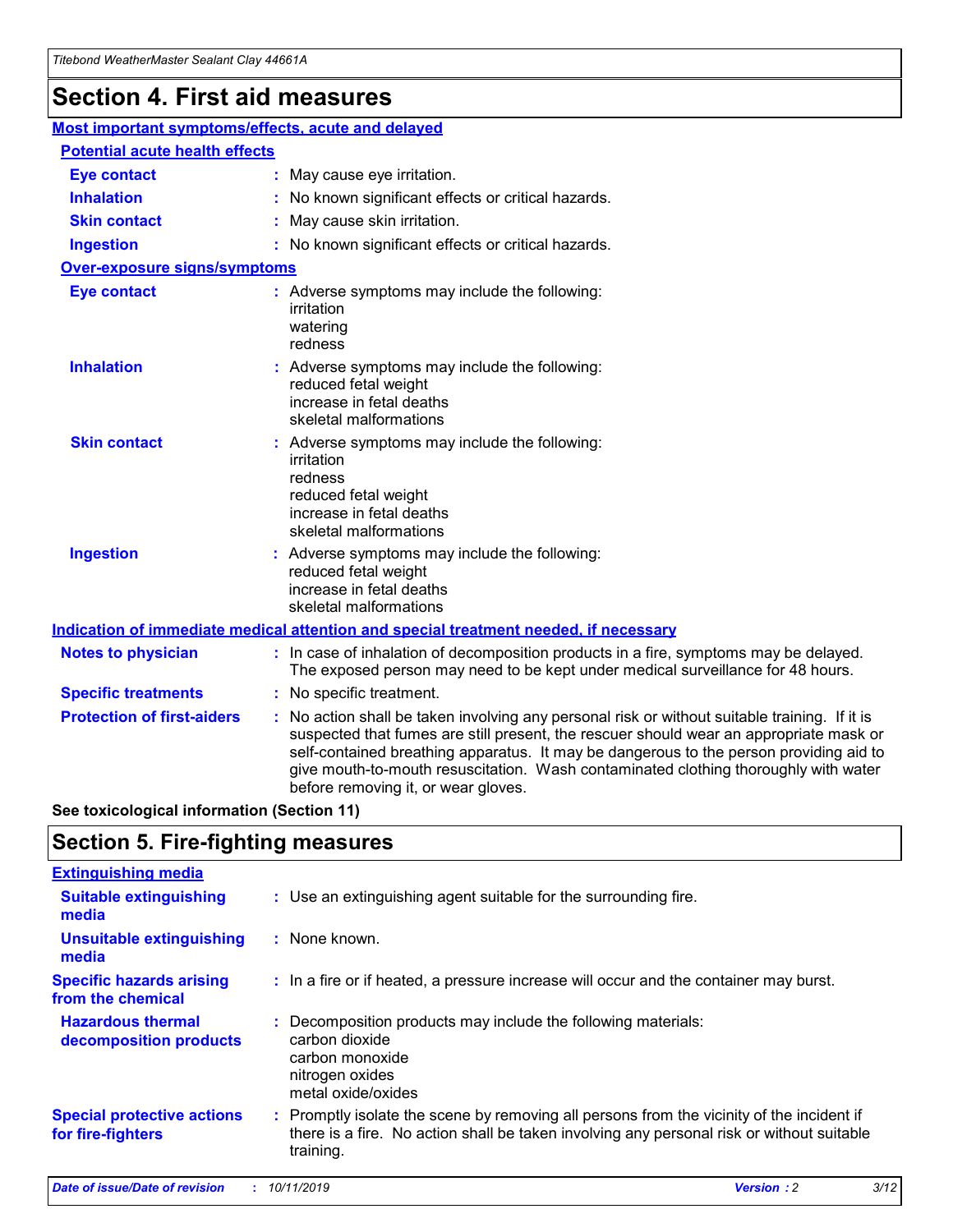## **Section 5. Fire-fighting measures**

**Special protective equipment for fire-fighters** Fire-fighters should wear appropriate protective equipment and self-contained breathing **:** apparatus (SCBA) with a full face-piece operated in positive pressure mode.

## **Section 6. Accidental release measures**

### **Personal precautions, protective equipment and emergency procedures**

| For non-emergency<br>personnel                               | : No action shall be taken involving any personal risk or without suitable training.<br>Evacuate surrounding areas. Keep unnecessary and unprotected personnel from<br>entering. Do not touch or walk through spilled material. Avoid breathing vapor or mist.<br>Provide adequate ventilation. Wear appropriate respirator when ventilation is<br>inadequate. Put on appropriate personal protective equipment.                                                                                                                                                                                                                                                                                             |
|--------------------------------------------------------------|--------------------------------------------------------------------------------------------------------------------------------------------------------------------------------------------------------------------------------------------------------------------------------------------------------------------------------------------------------------------------------------------------------------------------------------------------------------------------------------------------------------------------------------------------------------------------------------------------------------------------------------------------------------------------------------------------------------|
|                                                              | For emergency responders : If specialized clothing is required to deal with the spillage, take note of any information in<br>Section 8 on suitable and unsuitable materials. See also the information in "For non-<br>emergency personnel".                                                                                                                                                                                                                                                                                                                                                                                                                                                                  |
| <b>Environmental precautions</b>                             | : Avoid dispersal of spilled material and runoff and contact with soil, waterways, drains<br>and sewers. Inform the relevant authorities if the product has caused environmental<br>pollution (sewers, waterways, soil or air).                                                                                                                                                                                                                                                                                                                                                                                                                                                                              |
| <b>Methods and materials for containment and cleaning up</b> |                                                                                                                                                                                                                                                                                                                                                                                                                                                                                                                                                                                                                                                                                                              |
| <b>Small spill</b>                                           | : Stop leak if without risk. Move containers from spill area. Dilute with water and mop up<br>if water-soluble. Alternatively, or if water-insoluble, absorb with an inert dry material and<br>place in an appropriate waste disposal container. Dispose of via a licensed waste<br>disposal contractor.                                                                                                                                                                                                                                                                                                                                                                                                     |
| <b>Large spill</b>                                           | : Stop leak if without risk. Move containers from spill area. Approach release from<br>upwind. Prevent entry into sewers, water courses, basements or confined areas. Wash<br>spillages into an effluent treatment plant or proceed as follows. Contain and collect<br>spillage with non-combustible, absorbent material e.g. sand, earth, vermiculite or<br>diatomaceous earth and place in container for disposal according to local regulations<br>(see Section 13). Dispose of via a licensed waste disposal contractor. Contaminated<br>absorbent material may pose the same hazard as the spilled product. Note: see<br>Section 1 for emergency contact information and Section 13 for waste disposal. |

## **Section 7. Handling and storage**

| <b>Precautions for safe handling</b>                                             |                                                                                                                                                                                                                                                                                                                                                                                                                                                                                                                                                                                                                                                                                                                                                                                                                                                  |
|----------------------------------------------------------------------------------|--------------------------------------------------------------------------------------------------------------------------------------------------------------------------------------------------------------------------------------------------------------------------------------------------------------------------------------------------------------------------------------------------------------------------------------------------------------------------------------------------------------------------------------------------------------------------------------------------------------------------------------------------------------------------------------------------------------------------------------------------------------------------------------------------------------------------------------------------|
| <b>Protective measures</b>                                                       | : Put on appropriate personal protective equipment (see Section 8). Persons with a<br>history of skin sensitization problems should not be employed in any process in which<br>this product is used. Avoid exposure - obtain special instructions before use. Avoid<br>exposure during pregnancy. Do not handle until all safety precautions have been read<br>and understood. Do not get in eyes or on skin or clothing. Do not ingest. Avoid<br>breathing vapor or mist. If during normal use the material presents a respiratory hazard,<br>use only with adequate ventilation or wear appropriate respirator. Keep in the original<br>container or an approved alternative made from a compatible material, kept tightly<br>closed when not in use. Empty containers retain product residue and can be hazardous.<br>Do not reuse container. |
| <b>Advice on general</b><br>occupational hygiene                                 | : Eating, drinking and smoking should be prohibited in areas where this material is<br>handled, stored and processed. Workers should wash hands and face before eating,<br>drinking and smoking. Remove contaminated clothing and protective equipment before<br>entering eating areas. See also Section 8 for additional information on hygiene<br>measures.                                                                                                                                                                                                                                                                                                                                                                                                                                                                                    |
| <b>Conditions for safe storage,</b><br>including any<br><b>incompatibilities</b> | Store between the following temperatures: 0 to 120 $^{\circ}$ C (32 to 248 $^{\circ}$ F). Store in<br>accordance with local regulations. Store in original container protected from direct<br>sunlight in a dry, cool and well-ventilated area, away from incompatible materials (see<br>Section 10) and food and drink. Store locked up. Keep container tightly closed and<br>sealed until ready for use. Containers that have been opened must be carefully<br>resealed and kept upright to prevent leakage. Do not store in unlabeled containers.<br>Use appropriate containment to avoid environmental contamination. See Section 10 for<br>incompatible materials before handling or use.                                                                                                                                                   |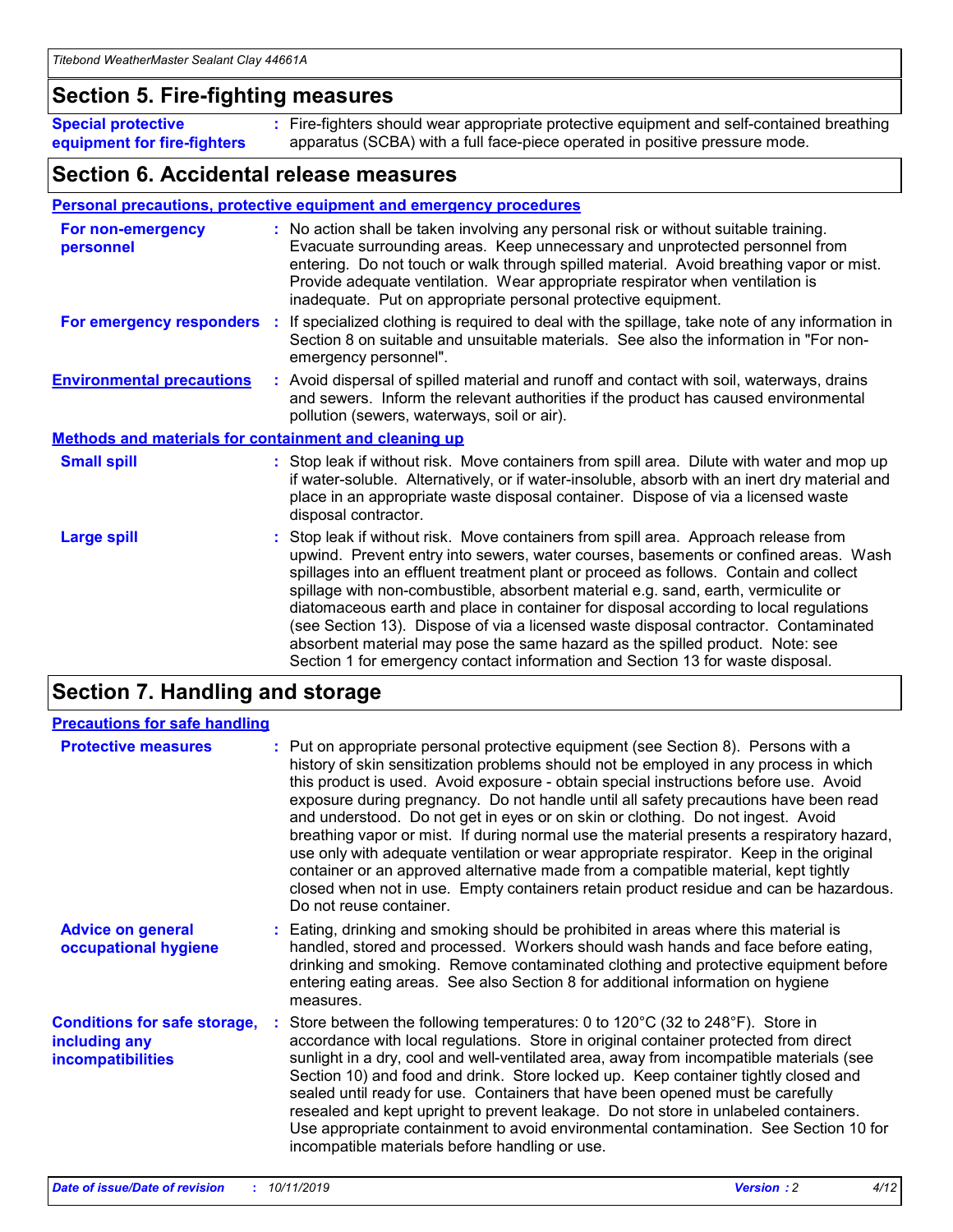## **Section 8. Exposure controls/personal protection**

### **Control parameters**

### **Occupational exposure limits**

| <b>Ingredient name</b>                               |    |                        | <b>Exposure limits</b>                                                                                                                                                                                                                                                                                                                                                                                                                                                                                                                                                                                                 |
|------------------------------------------------------|----|------------------------|------------------------------------------------------------------------------------------------------------------------------------------------------------------------------------------------------------------------------------------------------------------------------------------------------------------------------------------------------------------------------------------------------------------------------------------------------------------------------------------------------------------------------------------------------------------------------------------------------------------------|
| 3-aminopropyltriethoxysilane<br>Dibutyltin dilaurate |    |                        | None.<br>ACGIH TLV (United States, 3/2019). Absorbed through skin.<br>Notes: as Sn<br>TWA: $0.1 \text{ mg/m}^3$ , (as Sn) 8 hours.<br>STEL: 0.2 mg/m <sup>3</sup> , (as Sn) 15 minutes.<br>NIOSH REL (United States, 10/2016). Absorbed through skin.<br>Notes: as Sn<br>TWA: 0.1 mg/m <sup>3</sup> , (as Sn) 10 hours.<br>OSHA PEL (United States, 5/2018). Notes: as Sn<br>TWA: 0.1 mg/m <sup>3</sup> , (as Sn) 8 hours.<br>OSHA PEL 1989 (United States, 3/1989). Absorbed through skin.<br>Notes: measured as Sn<br>TWA: 0.1 mg/m <sup>3</sup> , (measured as Sn) 8 hours. Form: Organic                           |
| <b>Appropriate engineering</b><br>controls           |    |                        | : If user operations generate dust, fumes, gas, vapor or mist, use process enclosures,<br>local exhaust ventilation or other engineering controls to keep worker exposure to<br>airborne contaminants below any recommended or statutory limits.                                                                                                                                                                                                                                                                                                                                                                       |
| <b>Environmental exposure</b><br>controls            |    |                        | Emissions from ventilation or work process equipment should be checked to ensure<br>they comply with the requirements of environmental protection legislation. In some<br>cases, fume scrubbers, filters or engineering modifications to the process equipment<br>will be necessary to reduce emissions to acceptable levels.                                                                                                                                                                                                                                                                                          |
| <b>Individual protection measures</b>                |    |                        |                                                                                                                                                                                                                                                                                                                                                                                                                                                                                                                                                                                                                        |
| <b>Hygiene measures</b>                              |    |                        | : Wash hands, forearms and face thoroughly after handling chemical products, before<br>eating, smoking and using the lavatory and at the end of the working period.<br>Appropriate techniques should be used to remove potentially contaminated clothing.<br>Contaminated work clothing should not be allowed out of the workplace. Wash<br>contaminated clothing before reusing. Ensure that eyewash stations and safety<br>showers are close to the workstation location.                                                                                                                                            |
| <b>Eye/face protection</b>                           |    |                        | Safety eyewear complying with an approved standard should be used when a risk<br>assessment indicates this is necessary to avoid exposure to liquid splashes, mists,<br>gases or dusts. If contact is possible, the following protection should be worn, unless<br>the assessment indicates a higher degree of protection: chemical splash goggles.                                                                                                                                                                                                                                                                    |
| <b>Skin protection</b>                               |    |                        |                                                                                                                                                                                                                                                                                                                                                                                                                                                                                                                                                                                                                        |
| <b>Hand protection</b>                               |    |                        | : Chemical-resistant, impervious gloves complying with an approved standard should be<br>worn at all times when handling chemical products if a risk assessment indicates this is<br>necessary. Considering the parameters specified by the glove manufacturer, check<br>during use that the gloves are still retaining their protective properties. It should be<br>noted that the time to breakthrough for any glove material may be different for different<br>glove manufacturers. In the case of mixtures, consisting of several substances, the<br>protection time of the gloves cannot be accurately estimated. |
| <b>Body protection</b>                               |    | handling this product. | Personal protective equipment for the body should be selected based on the task being<br>performed and the risks involved and should be approved by a specialist before                                                                                                                                                                                                                                                                                                                                                                                                                                                |
| <b>Other skin protection</b>                         |    |                        | : Appropriate footwear and any additional skin protection measures should be selected<br>based on the task being performed and the risks involved and should be approved by a<br>specialist before handling this product.                                                                                                                                                                                                                                                                                                                                                                                              |
| <b>Respiratory protection</b>                        | ÷. | aspects of use.        | Based on the hazard and potential for exposure, select a respirator that meets the<br>appropriate standard or certification. Respirators must be used according to a<br>respiratory protection program to ensure proper fitting, training, and other important                                                                                                                                                                                                                                                                                                                                                         |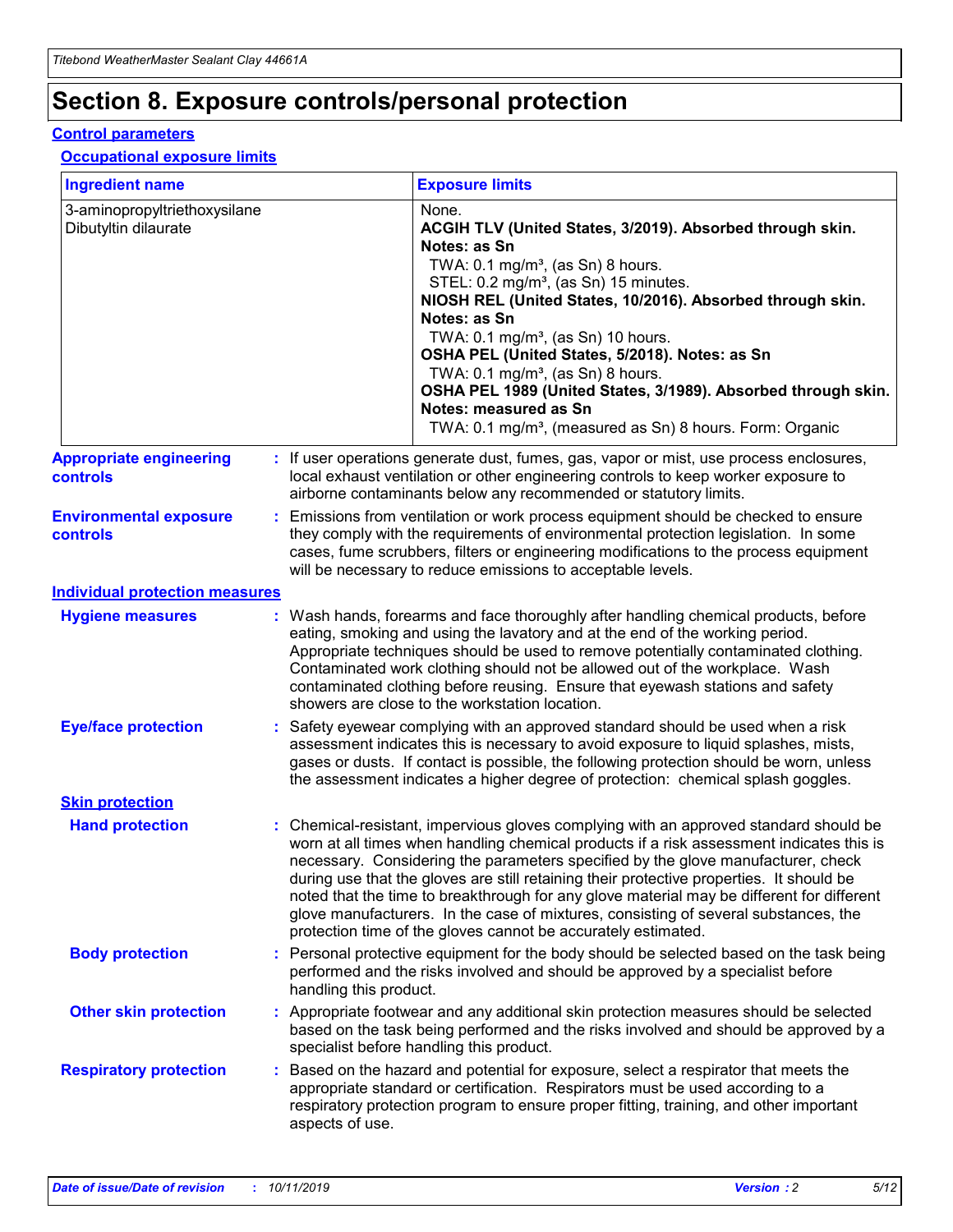## **Section 9. Physical and chemical properties**

### **Appearance**

| <b>Physical state</b>                             | : Liquid. [Paste.]                                                |
|---------------------------------------------------|-------------------------------------------------------------------|
| Color                                             | Clay.                                                             |
| Odor                                              | None [Slight]                                                     |
| <b>Odor threshold</b>                             | : Not available.                                                  |
| рH                                                | : Not applicable.                                                 |
| <b>Melting point</b>                              | : Not available.                                                  |
| <b>Boiling point</b>                              | : $>100^{\circ}$ C ( $>212^{\circ}$ F)                            |
| <b>Flash point</b>                                | : Closed cup: $>200^{\circ}$ C ( $>392^{\circ}$ F) [Setaflash.]   |
| <b>Evaporation rate</b>                           | $:$ <1 (butyl acetate = 1)                                        |
| <b>Flammability (solid, gas)</b>                  | : Not available.                                                  |
| Lower and upper explosive<br>(flammable) limits   | : Not available.                                                  |
| <b>VOC (less water, less</b><br>exempt solvents)  | $: 0$ g/l                                                         |
| <b>Volatility</b>                                 | $: 0\%$ (w/w)                                                     |
| <b>Vapor density</b>                              | : Not available.                                                  |
| <b>Relative density</b>                           | : 1.4329                                                          |
| <b>Solubility</b>                                 | : Insoluble in the following materials: cold water and hot water. |
| <b>Solubility in water</b>                        | : Not available.                                                  |
| <b>Partition coefficient: n-</b><br>octanol/water | : Not available.                                                  |
| <b>Auto-ignition temperature</b>                  | $:$ Not available.                                                |
| <b>Decomposition temperature</b>                  | : Not available.                                                  |
| <b>Viscosity</b>                                  | : Not available.                                                  |

## **Section 10. Stability and reactivity**

| <b>Reactivity</b>                            |    | : No specific test data related to reactivity available for this product or its ingredients.            |
|----------------------------------------------|----|---------------------------------------------------------------------------------------------------------|
| <b>Chemical stability</b>                    |    | : The product is stable.                                                                                |
| <b>Possibility of hazardous</b><br>reactions |    | : Under normal conditions of storage and use, hazardous reactions will not occur.                       |
| <b>Conditions to avoid</b>                   |    | : No specific data.                                                                                     |
| <b>Incompatible materials</b>                | ٠. | No specific data.                                                                                       |
| <b>Hazardous decomposition</b><br>products   | ÷. | Under normal conditions of storage and use, hazardous decomposition products should<br>not be produced. |

## **Section 11. Toxicological information**

## **Information on toxicological effects**

### **Acute toxicity**

| <b>Product/ingredient name</b> | <b>Result</b>           | <b>Species</b> | <b>Dose</b>                | <b>Exposure</b> |
|--------------------------------|-------------------------|----------------|----------------------------|-----------------|
| 3-aminopropyltriethoxysilane   | <b>ILD50 Dermal</b>     | Rabbit         | 4.29 g/kg                  |                 |
| Dibutyltin dilaurate           | ILD50 Oral<br>LD50 Oral | Rat<br>Rat     | $1.57$ g/kg<br>175 $mg/kg$ |                 |
|                                |                         |                |                            |                 |

**Irritation/Corrosion**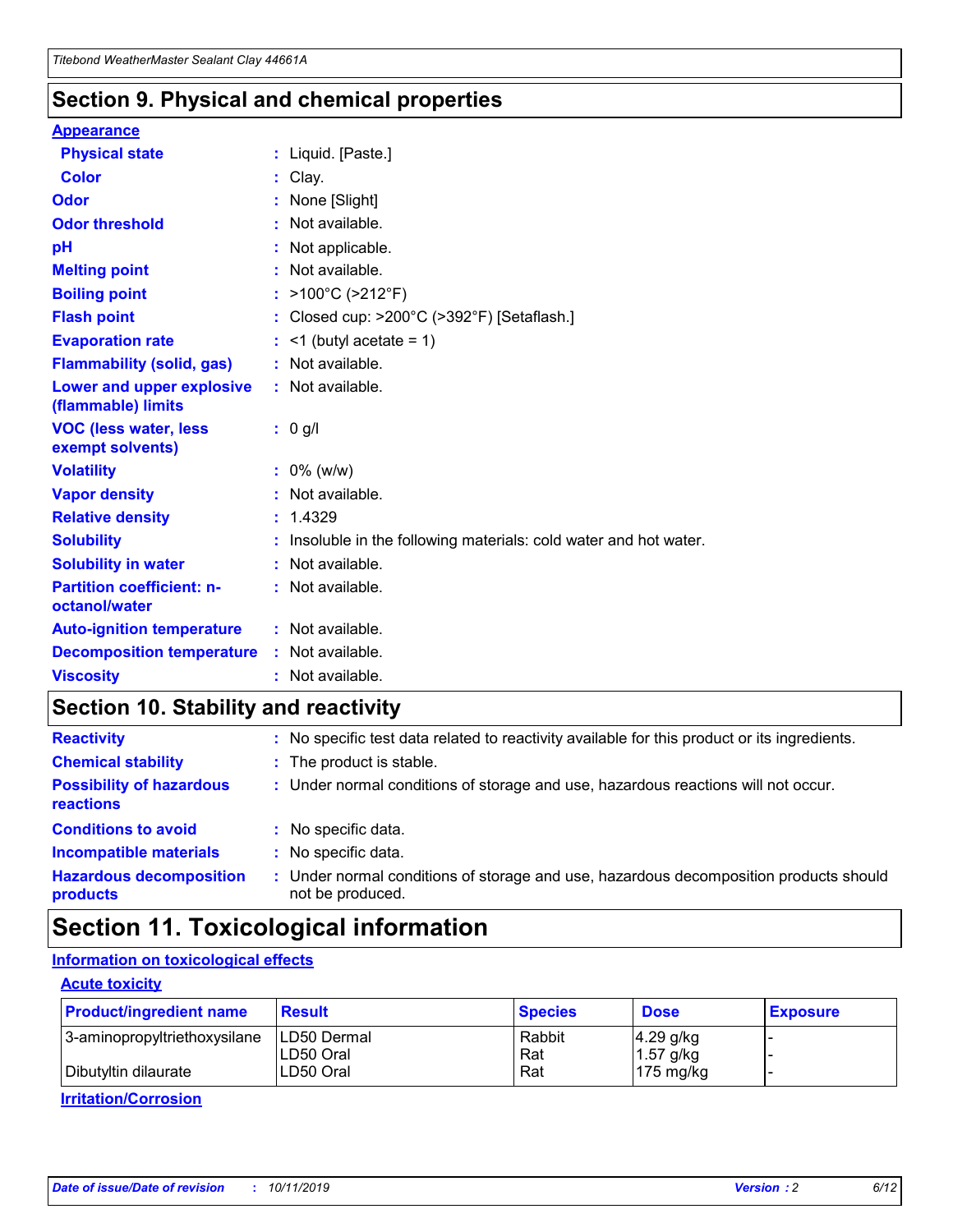## **Section 11. Toxicological information**

| <b>Product/ingredient name</b> | <b>Result</b>            | <b>Species</b> | <b>Score</b> | <b>Exposure</b>     | <b>Observation</b> |
|--------------------------------|--------------------------|----------------|--------------|---------------------|--------------------|
| 3-aminopropyltriethoxysilane   | Eyes - Mild irritant     | Rabbit         |              | $100 \text{ mg}$    |                    |
|                                | Eyes - Severe irritant   | Rabbit         |              | 24 hours 750        |                    |
|                                |                          |                |              | ug                  |                    |
|                                | Skin - Severe irritant   | Rabbit         |              | 24 hours 5          |                    |
|                                |                          |                |              | mq                  |                    |
| Dibutyltin dilaurate           | Eyes - Moderate irritant | Rabbit         |              | <b>24 hours 100</b> |                    |
|                                | Skin - Severe irritant   | Rabbit         |              | mg<br>500 mg        |                    |
|                                |                          |                |              |                     |                    |

### **Sensitization**

Not available.

### **Mutagenicity**

Not available.

#### **Carcinogenicity**

Not available.

#### **Reproductive toxicity**

Not available.

#### **Teratogenicity**

Not available.

### **Specific target organ toxicity (single exposure)**

Not available.

#### **Specific target organ toxicity (repeated exposure)**

| <b>Name</b>                                                                  |                                                                                                                             | <b>Category</b> | <b>Route of</b><br>exposure  | <b>Target organs</b> |
|------------------------------------------------------------------------------|-----------------------------------------------------------------------------------------------------------------------------|-----------------|------------------------------|----------------------|
| Dibutyltin dilaurate                                                         |                                                                                                                             | Category 1      | $\qquad \qquad \blacksquare$ | respiratory system   |
| <b>Aspiration hazard</b><br>Not available.                                   |                                                                                                                             |                 |                              |                      |
| <b>Information on the likely</b><br>routes of exposure                       | : Not available.                                                                                                            |                 |                              |                      |
| <b>Potential acute health effects</b>                                        |                                                                                                                             |                 |                              |                      |
| <b>Eye contact</b>                                                           | : May cause eye irritation.                                                                                                 |                 |                              |                      |
| <b>Inhalation</b>                                                            | : No known significant effects or critical hazards.                                                                         |                 |                              |                      |
| <b>Skin contact</b>                                                          | : May cause skin irritation.                                                                                                |                 |                              |                      |
| <b>Ingestion</b>                                                             | : No known significant effects or critical hazards.                                                                         |                 |                              |                      |
| Symptoms related to the physical, chemical and toxicological characteristics |                                                                                                                             |                 |                              |                      |
| <b>Eye contact</b>                                                           | : Adverse symptoms may include the following:<br>irritation<br>watering<br>redness                                          |                 |                              |                      |
| <b>Inhalation</b>                                                            | : Adverse symptoms may include the following:<br>reduced fetal weight<br>increase in fetal deaths<br>skeletal malformations |                 |                              |                      |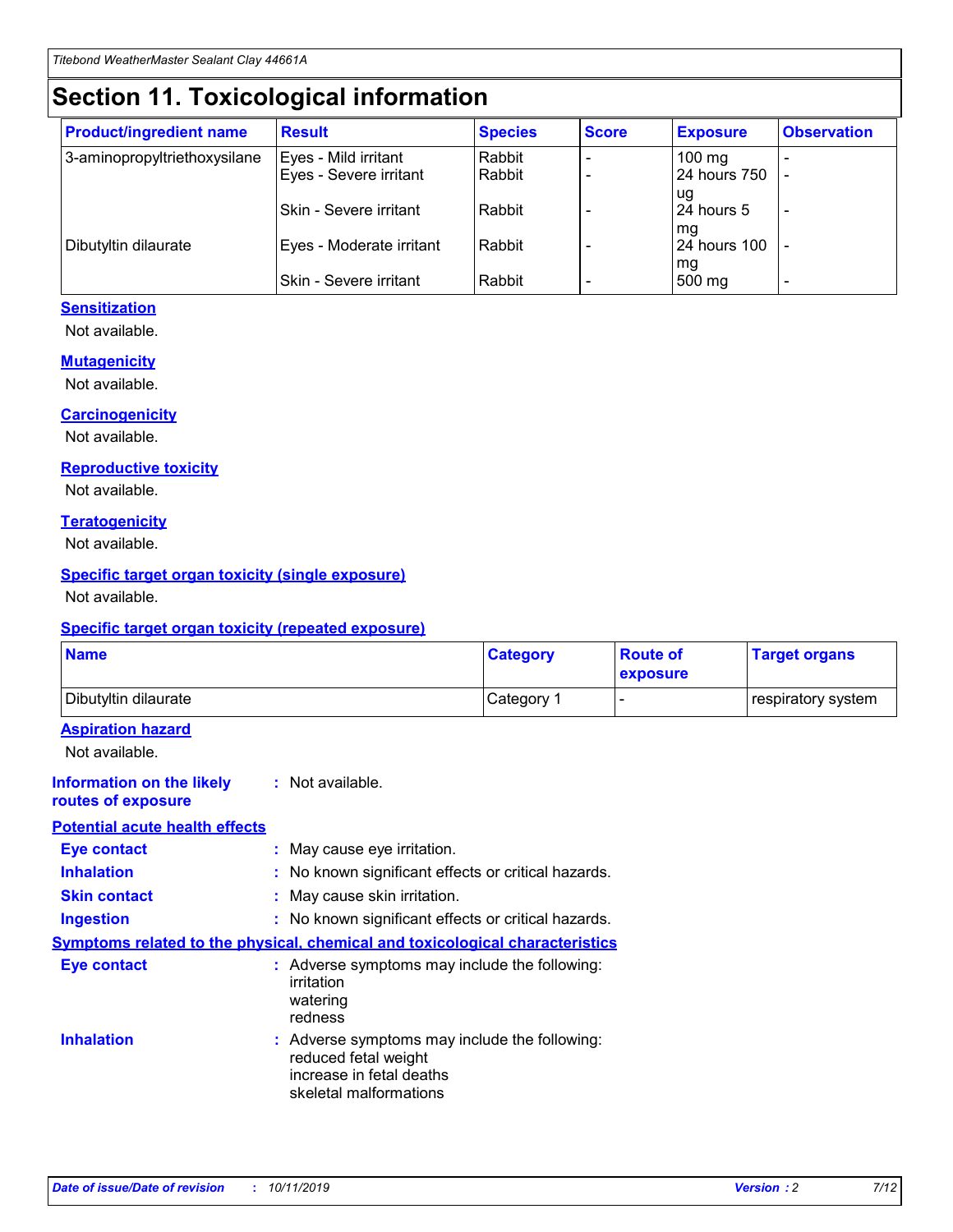# **Section 11. Toxicological information**

| <b>Skin contact</b>                     | : Adverse symptoms may include the following:<br>irritation<br>redness<br>reduced fetal weight<br>increase in fetal deaths<br>skeletal malformations |
|-----------------------------------------|------------------------------------------------------------------------------------------------------------------------------------------------------|
| <b>Ingestion</b>                        | : Adverse symptoms may include the following:<br>reduced fetal weight<br>increase in fetal deaths<br>skeletal malformations                          |
|                                         | Delayed and immediate effects and also chronic effects from short and long term exposure                                                             |
| <b>Short term exposure</b>              |                                                                                                                                                      |
| <b>Potential immediate</b><br>effects   | : Not available.                                                                                                                                     |
| <b>Potential delayed effects</b>        | : Not available.                                                                                                                                     |
| <b>Long term exposure</b>               |                                                                                                                                                      |
| <b>Potential immediate</b><br>effects   | : Not available.                                                                                                                                     |
| <b>Potential delayed effects</b>        | : Not available.                                                                                                                                     |
| <b>Potential chronic health effects</b> |                                                                                                                                                      |
| Not available.                          |                                                                                                                                                      |
| <b>General</b>                          | : Once sensitized, a severe allergic reaction may occur when subsequently exposed to<br>very low levels.                                             |
| <b>Carcinogenicity</b>                  | : No known significant effects or critical hazards.                                                                                                  |
| <b>Mutagenicity</b>                     | No known significant effects or critical hazards.                                                                                                    |
| <b>Teratogenicity</b>                   | May damage the unborn child.                                                                                                                         |
| <b>Developmental effects</b>            | No known significant effects or critical hazards.                                                                                                    |
| <b>Fertility effects</b>                | : May damage fertility.                                                                                                                              |
| <b>Numerical measures of toxicity</b>   |                                                                                                                                                      |
| <b>Acute toxicity estimates</b>         |                                                                                                                                                      |
|                                         |                                                                                                                                                      |

Not available.

## **Section 12. Ecological information**

### **Toxicity**

| <b>Product/ingredient name</b> | <b>Result</b>                     | <b>Species</b>                       | <b>Exposure</b> |
|--------------------------------|-----------------------------------|--------------------------------------|-----------------|
| Dibutyltin dilaurate           | Chronic EC10 > 2 mg/l Fresh water | Algae - Scenedesmus<br>I subspicatus | l 96 hours      |

## **Persistence and degradability**

| <b>Product/ingredient name</b> | <b>Test</b>                                                                    | <b>Result</b>  |  | <b>Dose</b>       | <b>Inoculum</b>         |
|--------------------------------|--------------------------------------------------------------------------------|----------------|--|-------------------|-------------------------|
| Dibutyltin dilaurate           | OECD 301F<br>Ready<br>Biodegradability -<br>Manometric<br>Respirometry<br>Test | 23 % - 28 days |  |                   |                         |
| <b>Product/ingredient name</b> | <b>Aquatic half-life</b>                                                       |                |  | <b>Photolysis</b> | <b>Biodegradability</b> |
| Dibutyltin dilaurate           |                                                                                |                |  |                   | Inherent                |

## **Bioaccumulative potential**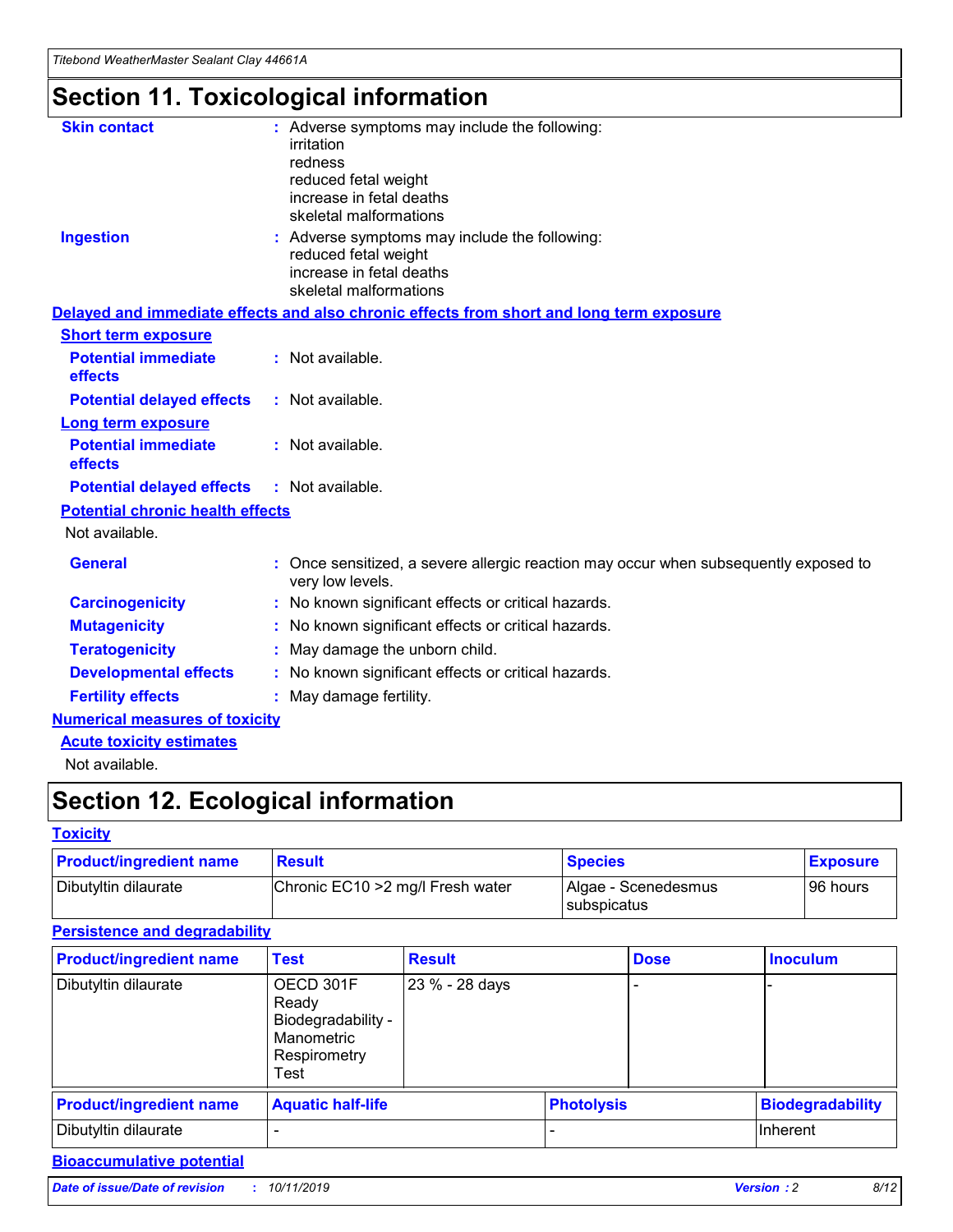## **Section 12. Ecological information**

| <b>Product/ingredient name</b> | $LoaPow$ | <b>BCF</b> | <b>Potential</b> |
|--------------------------------|----------|------------|------------------|
| 3-aminopropyltriethoxysilane   | 1.7      | 3.4        | low              |
| Dibutyltin dilaurate           | 4.44     | 2.91       | low              |

#### **Mobility in soil**

| <b>Soil/water partition</b><br>coefficient (K <sub>oc</sub> ) | : Not available.                                    |
|---------------------------------------------------------------|-----------------------------------------------------|
| <b>Other adverse effects</b>                                  | : No known significant effects or critical hazards. |

## **Section 13. Disposal considerations**

| <b>Disposal methods</b> |
|-------------------------|

**Disposal methods** : The generation of waste should be avoided or minimized wherever possible. Disposal of this product, solutions and any by-products should at all times comply with the requirements of environmental protection and waste disposal legislation and any regional local authority requirements. Dispose of surplus and non-recyclable products via a licensed waste disposal contractor. Waste should not be disposed of untreated to the sewer unless fully compliant with the requirements of all authorities with jurisdiction. Waste packaging should be recycled. Incineration or landfill should only be considered when recycling is not feasible. This material and its container must be disposed of in a safe way. Care should be taken when handling emptied containers that have not been cleaned or rinsed out. Empty containers or liners may retain some product residues. Avoid dispersal of spilled material and runoff and contact with soil, waterways, drains and sewers.

## **Section 14. Transport information**

|                                      | <b>DOT</b><br><b>Classification</b> | <b>TDG</b><br><b>Classification</b> | <b>Mexico</b><br><b>Classification</b> | <b>ADR/RID</b>           | <b>IMDG</b>              | <b>IATA</b>    |
|--------------------------------------|-------------------------------------|-------------------------------------|----------------------------------------|--------------------------|--------------------------|----------------|
| <b>UN number</b>                     | Not regulated.                      | Not regulated.                      | Not regulated.                         | Not regulated.           | Not regulated.           | Not regulated. |
| <b>UN proper</b><br>shipping name    |                                     |                                     |                                        |                          |                          |                |
| <b>Transport</b><br>hazard class(es) | $\overline{\phantom{a}}$            | $\overline{\phantom{0}}$            | $\overline{\phantom{0}}$               | $\overline{\phantom{0}}$ | $\overline{\phantom{0}}$ | $\blacksquare$ |
| <b>Packing group</b>                 | $\overline{\phantom{a}}$            |                                     |                                        |                          | -                        |                |
| <b>Environmental</b><br>hazards      | No.                                 | No.                                 | No.                                    | No.                      | No.                      | No.            |

## **Section 15. Regulatory information**

### **U.S. Federal regulations**

### **SARA 302/304**

### **Composition/information on ingredients**

No products were found.

**SARA 304 RQ :** Not applicable.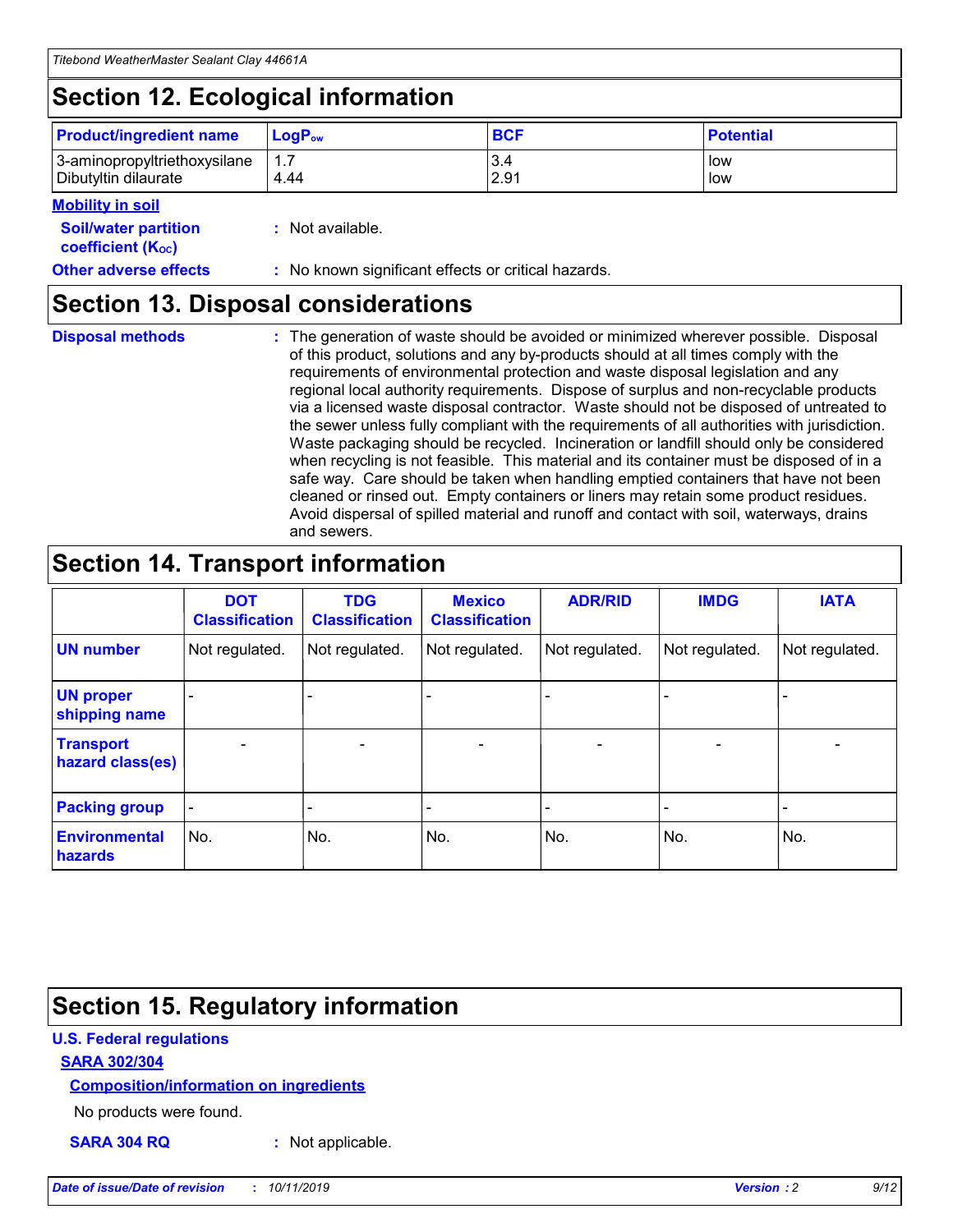## **Section 15. Regulatory information**

### **SARA 311/312**

**Classification :** EYE IRRITATION - Category 2B SKIN SENSITIZATION - Category 1 TOXIC TO REPRODUCTION (Fertility) - Category 1B TOXIC TO REPRODUCTION (Unborn child) - Category 1B

### **Composition/information on ingredients**

| <b>Name</b>                  | $\frac{9}{6}$ | <b>Classification</b>                                                                                            |
|------------------------------|---------------|------------------------------------------------------------------------------------------------------------------|
| 3-aminopropyltriethoxysilane | $\leq$ 3      | <b>FLAMMABLE LIQUIDS - Category 4</b><br><b>ACUTE TOXICITY (oral) - Category 4</b>                               |
|                              |               | SKIN IRRITATION - Category 2<br>EYE IRRITATION - Category 2A                                                     |
| Dibutyltin dilaurate         | ≤0.3          | ACUTE TOXICITY (oral) - Category 3<br>SKIN CORROSION - Category 1C                                               |
|                              |               | SERIOUS EYE DAMAGE - Category 1<br>SKIN SENSITIZATION - Category 1<br><b>GERM CELL MUTAGENICITY - Category 2</b> |
|                              |               | TOXIC TO REPRODUCTION (Fertility) - Category 1B<br>TOXIC TO REPRODUCTION (Unborn child) - Category 1B            |
|                              |               | SPECIFIC TARGET ORGAN TOXICITY (REPEATED<br>EXPOSURE) (respiratory system) - Category 1                          |

### **State regulations**

| <b>Massachusetts</b> | : None of the components are listed. |
|----------------------|--------------------------------------|
| <b>New York</b>      | : None of the components are listed. |
| <b>New Jersey</b>    | : None of the components are listed. |
| <b>Pennsylvania</b>  | : None of the components are listed. |

### **California Prop. 65**

**A** WARNING: This product can expose you to methanol, which is known to the State of California to cause birth defects or other reproductive harm. For more information go to www.P65Warnings.ca.gov.

| <b>Ingredient name</b> | No significant risk Maximum<br>level | acceptable dosage<br>level |
|------------------------|--------------------------------------|----------------------------|
| methanol               |                                      | Yes.                       |

### **International regulations**

**Chemical Weapon Convention List Schedules I, II & III Chemicals** Not listed.

### **Montreal Protocol**

Not listed.

### **Stockholm Convention on Persistent Organic Pollutants**

Not listed.

## **UNECE Aarhus Protocol on POPs and Heavy Metals**

Not listed.

### **Inventory list**

## **China :** All components are listed or exempted.

#### **United States TSCA 8(b) inventory :** All components are active or exempted.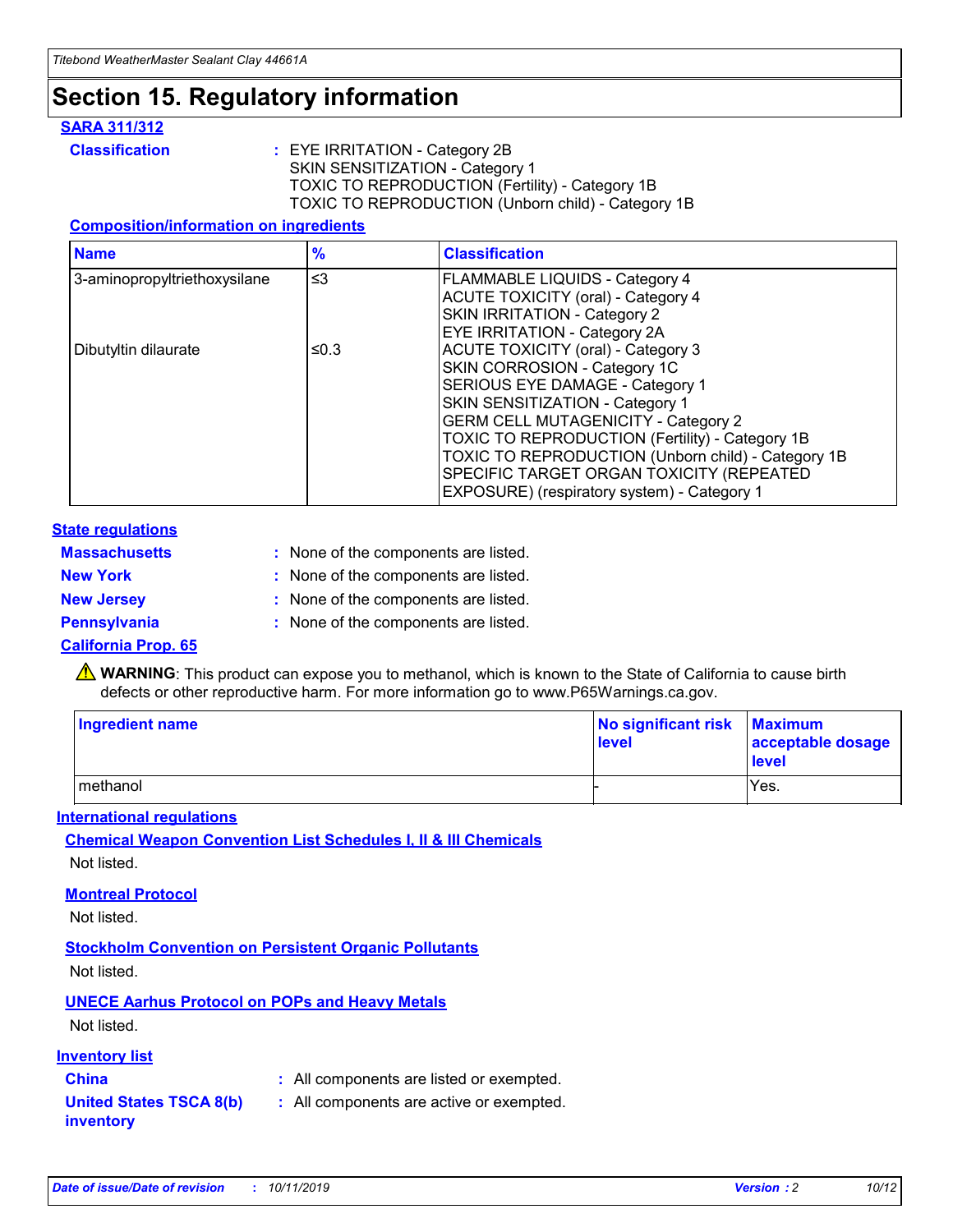## **Section 16. Other information**

**Hazardous Material Information System (U.S.A.)**



**Caution: HMIS® ratings are based on a 0-4 rating scale, with 0 representing minimal hazards or risks, and 4 representing significant hazards or risks. Although HMIS® ratings and the associated label are not required on SDSs or products leaving a facility under 29 CFR 1910.1200, the preparer may choose to provide them. HMIS® ratings are to be used with a fully implemented HMIS® program. HMIS® is a registered trademark and service mark of the American Coatings Association, Inc.**

**The customer is responsible for determining the PPE code for this material. For more information on HMIS® Personal Protective Equipment (PPE) codes, consult the HMIS® Implementation Manual.**

#### **National Fire Protection Association (U.S.A.)**



**Reprinted with permission from NFPA 704-2001, Identification of the Hazards of Materials for Emergency Response Copyright ©1997, National Fire Protection Association, Quincy, MA 02269. This reprinted material is not the complete and official position of the National Fire Protection Association, on the referenced subject which is represented only by the standard in its entirety.**

**Copyright ©2001, National Fire Protection Association, Quincy, MA 02269. This warning system is intended to be interpreted and applied only by properly trained individuals to identify fire, health and reactivity hazards of chemicals. The user is referred to certain limited number of chemicals with recommended classifications in NFPA 49 and NFPA 325, which would be used as a guideline only. Whether the chemicals are classified by NFPA or not, anyone using the 704 systems to classify chemicals does so at their own risk.**

#### **Procedure used to derive the classification**

|                                                                                                                    | <b>Classification</b>                                                                                                                                                                                                                                                                                                                                                                                                                                                                                                                                         | <b>Justification</b>                                                     |
|--------------------------------------------------------------------------------------------------------------------|---------------------------------------------------------------------------------------------------------------------------------------------------------------------------------------------------------------------------------------------------------------------------------------------------------------------------------------------------------------------------------------------------------------------------------------------------------------------------------------------------------------------------------------------------------------|--------------------------------------------------------------------------|
| EYE IRRITATION - Category 2B<br>SKIN SENSITIZATION - Category 1<br>TOXIC TO REPRODUCTION (Fertility) - Category 1B | TOXIC TO REPRODUCTION (Unborn child) - Category 1B                                                                                                                                                                                                                                                                                                                                                                                                                                                                                                            | Expert judgment<br>Expert judgment<br>Expert judgment<br>Expert judgment |
| <b>History</b>                                                                                                     |                                                                                                                                                                                                                                                                                                                                                                                                                                                                                                                                                               |                                                                          |
| Date of printing                                                                                                   | : 4/22/2022                                                                                                                                                                                                                                                                                                                                                                                                                                                                                                                                                   |                                                                          |
| Date of issue/Date of<br>revision                                                                                  | : 10/11/2019                                                                                                                                                                                                                                                                                                                                                                                                                                                                                                                                                  |                                                                          |
| Date of previous issue                                                                                             | : 10/16/2020                                                                                                                                                                                                                                                                                                                                                                                                                                                                                                                                                  |                                                                          |
| <b>Version</b>                                                                                                     | $\therefore$ 2                                                                                                                                                                                                                                                                                                                                                                                                                                                                                                                                                |                                                                          |
| <b>Key to abbreviations</b>                                                                                        | $:$ ATE = Acute Toxicity Estimate<br><b>BCF</b> = Bioconcentration Factor<br>GHS = Globally Harmonized System of Classification and Labelling of Chemicals<br>IATA = International Air Transport Association<br>IBC = Intermediate Bulk Container<br><b>IMDG = International Maritime Dangerous Goods</b><br>LogPow = logarithm of the octanol/water partition coefficient<br>MARPOL = International Convention for the Prevention of Pollution From Ships, 1973<br>as modified by the Protocol of 1978. ("Marpol" = marine pollution)<br>UN = United Nations |                                                                          |